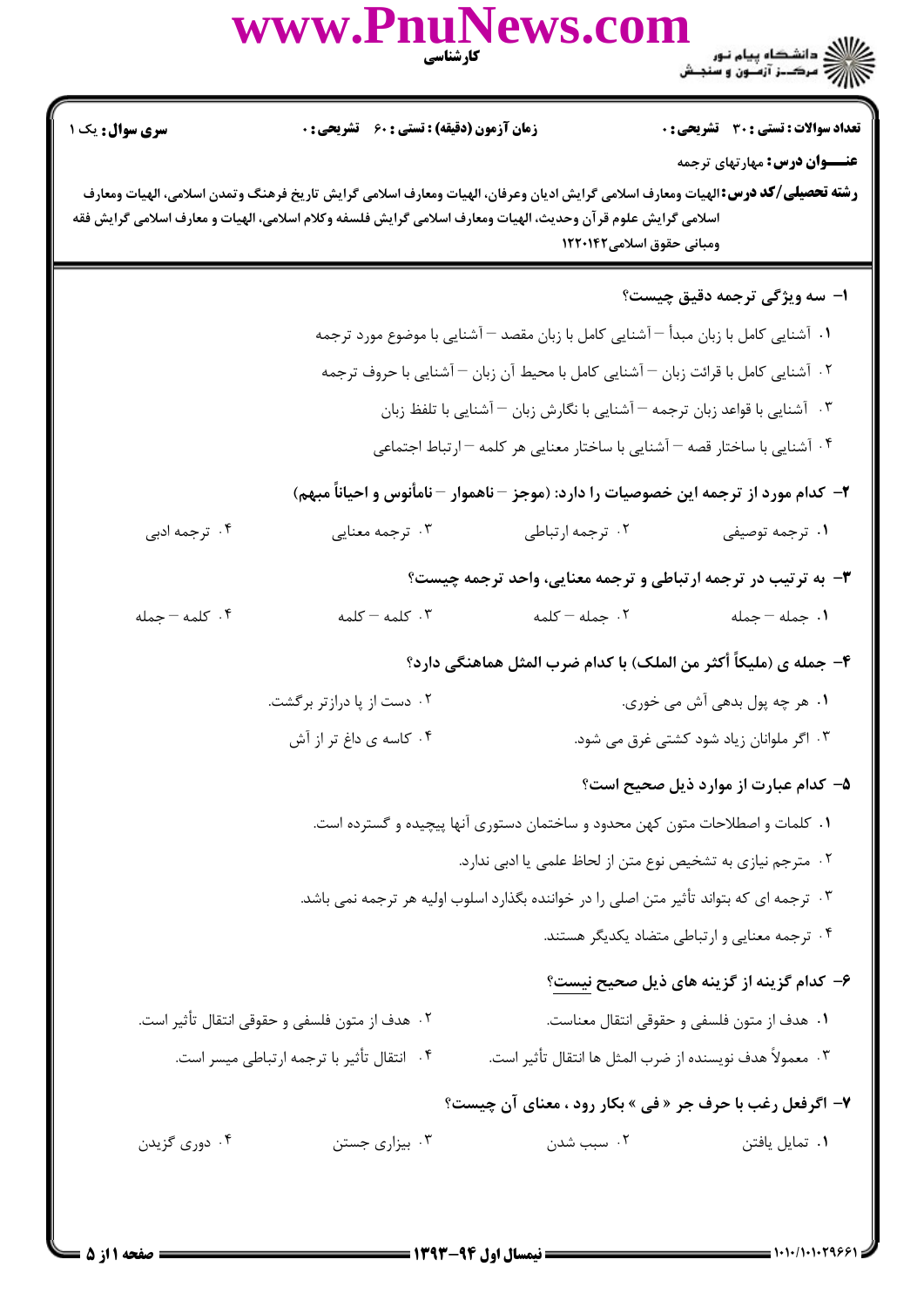|                                                                                                                                                                                                                                                                                                                            | www.PnuNews.com                                     | كارشناسي               |                                                                                                          |  |  |
|----------------------------------------------------------------------------------------------------------------------------------------------------------------------------------------------------------------------------------------------------------------------------------------------------------------------------|-----------------------------------------------------|------------------------|----------------------------------------------------------------------------------------------------------|--|--|
| <b>سری سوال : ۱ یک</b>                                                                                                                                                                                                                                                                                                     | <b>زمان آزمون (دقیقه) : تستی : 60 ٪ تشریحی : 0</b>  |                        | تعداد سوالات : تستي : 30 - تشريحي : 0                                                                    |  |  |
| <b>عنـــوان درس:</b> مهارتهای ترجمه<br><b>رشته تحصیلی/کد درس:</b> الهیات ومعارف اسلامی گرایش ادیان وعرفان، الهیات ومعارف اسلامی گرایش تاریخ فرهنگ وتمدن اسلامی، الهیات ومعارف<br>اسلامی گرایش علوم قرآن وحدیث، الهیات ومعارف اسلامی گرایش فلسفه وکلام اسلامی، الهیات و معارف اسلامی گرایش فقه<br>ومبانی حقوق اسلامی۱۲۲۰۱۴۲ |                                                     |                        |                                                                                                          |  |  |
|                                                                                                                                                                                                                                                                                                                            |                                                     |                        | ۸- «فک اضافه » در چه ترکیب هایی رخ می دهد؟                                                               |  |  |
|                                                                                                                                                                                                                                                                                                                            | ۰۲ ترکیب های وصفی – اضافی                           |                        | ۰۱ ترکیبهای اضافی صرف                                                                                    |  |  |
|                                                                                                                                                                                                                                                                                                                            | ۰۴ ترکیب های متضاد و متفاوت                         |                        | ۰۳ ترکیب های وصفی صرف                                                                                    |  |  |
| ۹- جمله ی « أناحَ لی فرصه لِأُجرتِ حظی مره أخری » معنایش چیست؟                                                                                                                                                                                                                                                             |                                                     |                        |                                                                                                          |  |  |
|                                                                                                                                                                                                                                                                                                                            |                                                     |                        | ٠١. اين فرصت داده شده تا شانس امتحان گردد.                                                               |  |  |
|                                                                                                                                                                                                                                                                                                                            |                                                     |                        | ۰۲ به من فرصت داد تا یک بار دیگر شانسم را امتحان کنم.                                                    |  |  |
|                                                                                                                                                                                                                                                                                                                            |                                                     |                        | ۰۳ برای من فرصت داد تا یک بار دیگر شانسم را امتحان کنم.                                                  |  |  |
|                                                                                                                                                                                                                                                                                                                            |                                                     |                        | ۰۴ این فرصت طللایی تنها یکبار برای شانس شماست.                                                           |  |  |
|                                                                                                                                                                                                                                                                                                                            |                                                     |                        | <b>۱۰</b> - کلمه ی «فراموش کرد» کدام است؟                                                                |  |  |
| ۰۴ ذهب                                                                                                                                                                                                                                                                                                                     | ۰۳ ذهب به                                           | ۰۲ ذهب الی             | ۱. ذهب عنه                                                                                               |  |  |
|                                                                                                                                                                                                                                                                                                                            |                                                     |                        | 11- کدام یک از موارد ذیل «عهد ذهنی » است؟                                                                |  |  |
|                                                                                                                                                                                                                                                                                                                            | ٠٢ رأيت كتاباً في المكتبه و اشتريت الكتاب           | ٠١. اشتريت الكتاب أمس  |                                                                                                          |  |  |
| ۰۴ إن الانسانَ لفي خُسر                                                                                                                                                                                                                                                                                                    |                                                     | ٠٣ اليوم اشتريت الكتاب |                                                                                                          |  |  |
|                                                                                                                                                                                                                                                                                                                            |                                                     |                        | ۱۲- در کدام یک از موارد ذیل جمله، مثبت معنا نمی گردد؟                                                    |  |  |
|                                                                                                                                                                                                                                                                                                                            |                                                     |                        | ٠١. ما سافر إلا اخوك                                                                                     |  |  |
|                                                                                                                                                                                                                                                                                                                            |                                                     |                        | ٠٢ ما هي إلا ساعه حتى جاءت السياره                                                                       |  |  |
|                                                                                                                                                                                                                                                                                                                            |                                                     |                        | ٠٣ ما برح الكسلان يواجه الصَّعوبات                                                                       |  |  |
|                                                                                                                                                                                                                                                                                                                            |                                                     |                        | ۰۴ ما تَحَّدَثَ احدٌ عن الاسرهِ و دورها في المجتمع ما تحدّث الاستاذ.                                     |  |  |
|                                                                                                                                                                                                                                                                                                                            |                                                     |                        | ۱۳- جمله «المهمَّ أننّا نُحاول للنّجاح » چه جمله ای است و چرا برای ترجمه از فعل های ربطی استفاده می شود؟ |  |  |
|                                                                                                                                                                                                                                                                                                                            | ۰۲ جمله اسمیه – زیرا در مبتدا حالت فعلی وجود ندارد. |                        | ٠١. جمله فعليه - زيرا در مبتدا حالت فعلى وجود ندارد.                                                     |  |  |
|                                                                                                                                                                                                                                                                                                                            | ۰۴ جمله اسمیه – زیرا در خبر حالت فعلی وجود ندارد.   |                        | ۰۳ جمله فعلیه – زیرا در خبر حالت فعلی وجود ندارد.                                                        |  |  |
|                                                                                                                                                                                                                                                                                                                            |                                                     |                        | ۱۴- در زبان عربی،فعل «داشتن» برای اشیاء گرانبها کدام است؟                                                |  |  |
| ۰۴ لی                                                                                                                                                                                                                                                                                                                      | ۰۳ لدیکم                                            | ۰۲ عندک                | ۰۱ امتلک                                                                                                 |  |  |
|                                                                                                                                                                                                                                                                                                                            |                                                     |                        |                                                                                                          |  |  |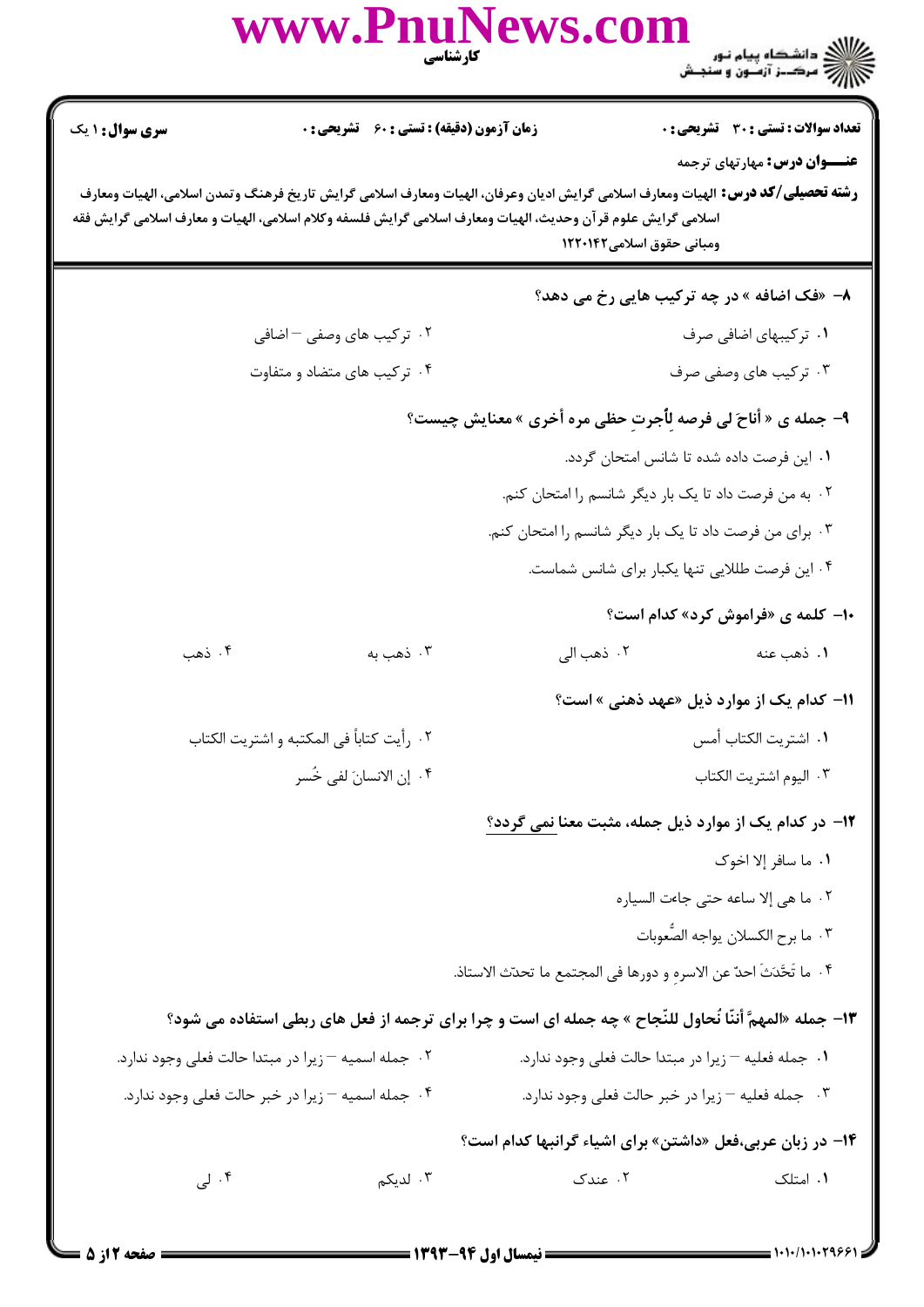|                        | www.PnuNews.com                                                                                                                                                                                                                                        | <b>کارشناسی تنگ</b>                                                                   | ے :<br>حکالات دانشگاہ پیام نور<br>حکالات مرکبز آزمیوں و سنجش                         |
|------------------------|--------------------------------------------------------------------------------------------------------------------------------------------------------------------------------------------------------------------------------------------------------|---------------------------------------------------------------------------------------|--------------------------------------------------------------------------------------|
| <b>سری سوال : ۱ یک</b> | زمان آزمون (دقیقه) : تستی : 60 ٪ تشریحی : 0                                                                                                                                                                                                            |                                                                                       | <b>تعداد سوالات : تستی : 30 ٪ تشریحی : 0</b><br><b>عنــــوان درس:</b> مهارتهای ترجمه |
|                        | <b>رشته تحصیلی/کد درس:</b> الهیات ومعارف اسلامی گرایش ادیان وعرفان، الهیات ومعارف اسلامی گرایش تاریخ فرهنگ وتمدن اسلامی، الهیات ومعارف<br>اسلامی گرایش علوم قرآن وحدیث، الهیات ومعارف اسلامی گرایش فلسفه وکلام اسلامی، الهیات و معارف اسلامی گرایش فقه | ومبانی حقوق اسلامی۱۲۲۰۱۴۲                                                             |                                                                                      |
|                        |                                                                                                                                                                                                                                                        | 1۵– کدامیک از موارد ذیل ترجمه «ملابسه البالیه» است؟                                   |                                                                                      |
| ۰۴ لباسهای زیبایش      | ۰۳ لباسهای کهنه اش                                                                                                                                                                                                                                     | ۰۲ پوشش نو                                                                            | ۰۱ پوشش گرم                                                                          |
|                        |                                                                                                                                                                                                                                                        | ۱۶- ترجمه جمله ی «گهگاه به در نگاه می کرد » کدام است؟                                 |                                                                                      |
|                        | ٢.  كنت انظر الى الباب حينٍ و حينٍ                                                                                                                                                                                                                     |                                                                                       | ٠١. كنت انظر الى الباب تارهً و اخرى                                                  |
|                        | ۰۴ کان ينظر الى الباب حينٍ و حينٍ                                                                                                                                                                                                                      |                                                                                       | ۰۳ کان ينظر الى الباب تارهً و اخرى                                                   |
|                        |                                                                                                                                                                                                                                                        | ۱۷- کدام جمله ترجمه «این مرد که می تواند باشد» است؟                                   |                                                                                      |
|                        | ٢. من صار أن يكون هذا الرجل                                                                                                                                                                                                                            | ٠١ من برحَ أن يكون هذا الرجل                                                          |                                                                                      |
|                        | ۰۴ مَن باتَ أن يكون هذا الرجل                                                                                                                                                                                                                          |                                                                                       | ٠٣ من عسى أن يكون هذا الرجل                                                          |
|                        | ١٨– در عبارت «إن الاجتماع الذي وصفه الرئيس بانَّه استطلاعي كان ناجحاً » جملات اصلى و معترضه كدام است؟                                                                                                                                                  |                                                                                       |                                                                                      |
|                        |                                                                                                                                                                                                                                                        | ١.  جمله اصلى إنِ الاجتماع كان ناجحاً، جمله معترضه وصف الرئيس الاجتماع بانّه استطلاعى |                                                                                      |
|                        | ٢.  جمله اصلى وصف الرئيس الاجتماع بانّه استطلاعى، جمله معترضه: إن الاجتماع كان ناجحاً                                                                                                                                                                  |                                                                                       |                                                                                      |
|                        |                                                                                                                                                                                                                                                        | ٠٣ جمله اصلي: كان ناجحاً، جمله معترضه: إن الاجتماع الذي وصفه                          |                                                                                      |
|                        |                                                                                                                                                                                                                                                        | ۰۴ جمله اصلي: إن الاجتماع الذى وصفه، جمله معترضه: كان ناجحاً                          |                                                                                      |
|                        |                                                                                                                                                                                                                                                        | ۱۹- جمله «شیر تو شیر شد » با کدام یک از موارد ذیل همخوانی ندارد؟                      |                                                                                      |
|                        | ۰۲ لله درّه شاعراً                                                                                                                                                                                                                                     | ۰۱ بطن جائع و وجه مدهون                                                               |                                                                                      |
|                        | ۰۴ اليوم خمر و غداً أمرّ                                                                                                                                                                                                                               |                                                                                       | ٠٣ اختلط الحابلُ بالنابل                                                             |
|                        | <b>۲۰</b> - در عبارت « و اراه التراب » و « هلک » به ترتیب از نظر گونه زبانی و بار عاطفی چگونه است؟                                                                                                                                                     |                                                                                       |                                                                                      |
|                        | ۰۲ رسمی ذهبی – احترام آمیز / محا وره ای – منفی                                                                                                                                                                                                         | ۰۱ رسمی ادبی – احترام آمیز / رسمی – منفی                                              |                                                                                      |
|                        | ۰۴ محاوره ای <sup>—</sup> مثبت / رسمی مذهبی <sup>—</sup> منفی                                                                                                                                                                                          |                                                                                       | ۰۳ رسمی اداری <sup>—</sup> مثبت / رسمی مذهبی <sup>—</sup> مثبت                       |
|                        |                                                                                                                                                                                                                                                        | <b>۲۱</b> - ترجمه جمله « دیروز کتابهایم دزدیده شد » کدام است؟                         |                                                                                      |
| ۰۴ یضل کتابهم غداً     | ۰۳ ضلل کتابان غداً                                                                                                                                                                                                                                     | ۰۲ يسرق كتابي أمس                                                                     | ٠١. سرقت كتبي أمس                                                                    |
|                        |                                                                                                                                                                                                                                                        |                                                                                       |                                                                                      |
|                        |                                                                                                                                                                                                                                                        |                                                                                       |                                                                                      |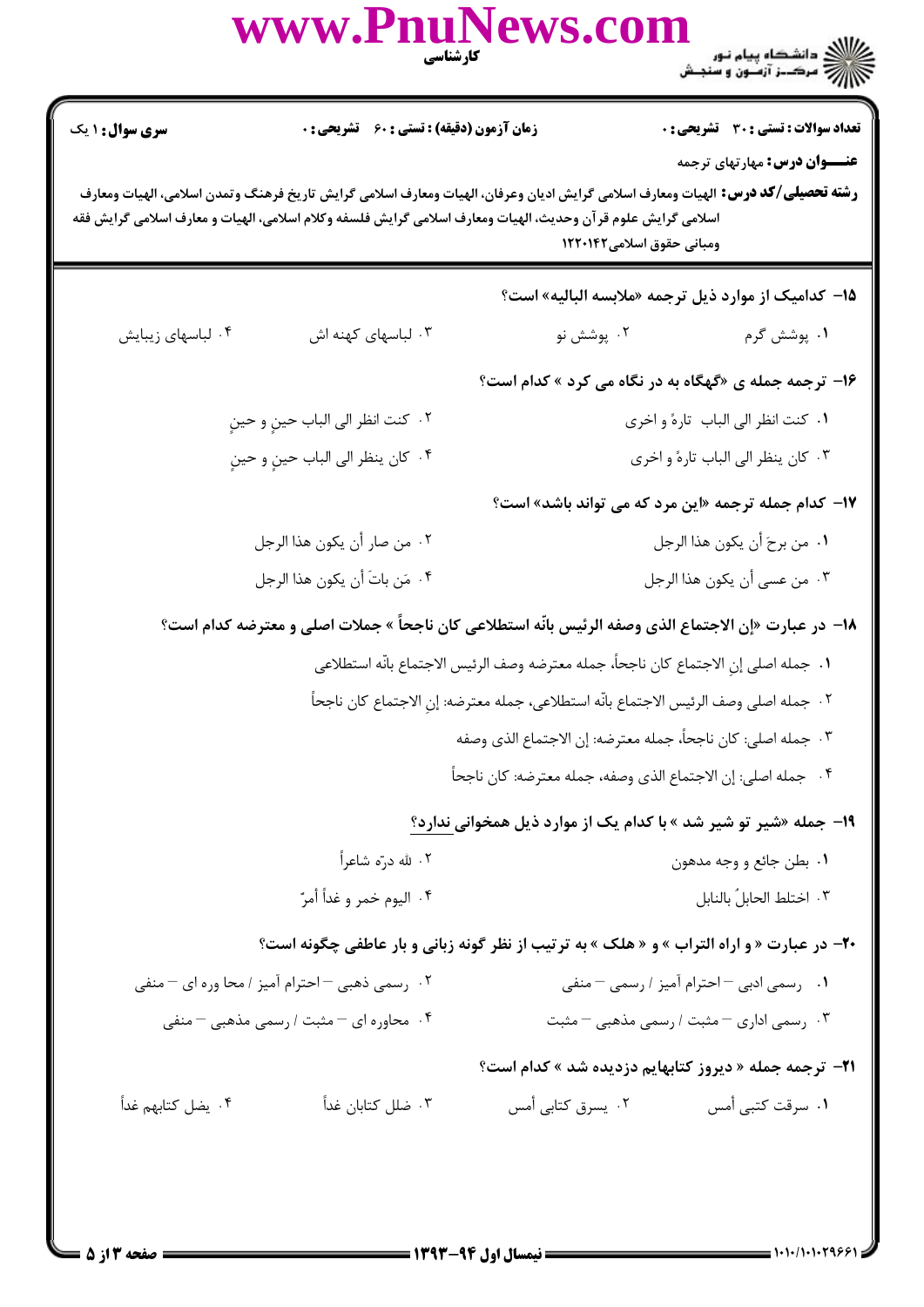|                                                                                                                                                                                                                                                                                                                             | WWW.PnuNews.com                                                                             |                                        | ے :<br>حکالات دانشگاہ پیام نور<br>حکالات مرکز آزمنوں و سنجش                          |  |  |
|-----------------------------------------------------------------------------------------------------------------------------------------------------------------------------------------------------------------------------------------------------------------------------------------------------------------------------|---------------------------------------------------------------------------------------------|----------------------------------------|--------------------------------------------------------------------------------------|--|--|
| <b>سری سوال : ۱ یک</b>                                                                                                                                                                                                                                                                                                      | <b>زمان آزمون (دقیقه) : تستی : 60 گشریحی : 0</b>                                            |                                        | تعداد سوالات : تستي : 30 - تشريحي : 0                                                |  |  |
| <b>عنــــوان درس:</b> مهارتهای ترجمه<br><b>رشته تحصیلی/کد درس:</b> الهیات ومعارف اسلامی گرایش ادیان وعرفان، الهیات ومعارف اسلامی گرایش تاریخ فرهنگ وتمدن اسلامی، الهیات ومعارف<br>اسلامی گرایش علوم قرآن وحدیث، الهیات ومعارف اسلامی گرایش فلسفه وکلام اسلامی، الهیات و معارف اسلامی گرایش فقه<br>ومبانی حقوق اسلامی۱۲۲۰۱۴۲ |                                                                                             |                                        |                                                                                      |  |  |
|                                                                                                                                                                                                                                                                                                                             |                                                                                             |                                        | <b>۲۲</b> - کدام یک از موارد ذیل تغییر زمان ماضی به مضارع را ندارد؟                  |  |  |
|                                                                                                                                                                                                                                                                                                                             | ۰۲ پس از « مای » مصدریه ظرفیه                                                               |                                        | ٠١. پس از ادوات شرط                                                                  |  |  |
|                                                                                                                                                                                                                                                                                                                             | ۰۴ همراه با ظرف زمان گذشته                                                                  |                                        | ۰۳ پس از قسم منفی                                                                    |  |  |
| <b>۲۳</b> - کلمه ی « استقبل » به ترتیب از سوی مقام بالا به پایین و در صورتیکه دو طرف در یک سطح باشند چه معنایی دارد؟                                                                                                                                                                                                        |                                                                                             |                                        |                                                                                      |  |  |
| ۰۲ به حضور پذیرفت – به حضور پذیرفت                                                                                                                                                                                                                                                                                          |                                                                                             | ٠١ استقبال كرد - استقبال كرد           |                                                                                      |  |  |
|                                                                                                                                                                                                                                                                                                                             | ۰۴ به حضور پذیرفت - استقبال کرد                                                             |                                        | ۰۳ استقبال کرد – به حضور پذیرفت                                                      |  |  |
|                                                                                                                                                                                                                                                                                                                             |                                                                                             |                                        | <b>34-</b> جملات «ساءنی کلامه » و « راقه هذا المشهد » را به ترتیب ترجمه کنید.        |  |  |
|                                                                                                                                                                                                                                                                                                                             | ۰۲ از سخن او بدم آمد /این منظره را پسندید.                                                  |                                        | ٠١ كلامش زشت است / منظره زيباست.                                                     |  |  |
|                                                                                                                                                                                                                                                                                                                             | ۰۴ سخن او به یادم ماند / این منظره فراموش نشدنی است.                                        |                                        | ۰۳ کلامش نافذ است / منظره دیدنی است                                                  |  |  |
|                                                                                                                                                                                                                                                                                                                             | ۲۵- فعلهای مرکب فارسی را به عربی ترجمه کنید. (بیدار شد / راست گفت / از هوش رفت / بیرون کرد) |                                        |                                                                                      |  |  |
|                                                                                                                                                                                                                                                                                                                             |                                                                                             |                                        |                                                                                      |  |  |
|                                                                                                                                                                                                                                                                                                                             | ۴. استيقاظ / يصَدّق / أغمى له / خَرَجَ                                                      |                                        | ۰۳ استيقظ <i>ا</i> صَدَّق / أُغمى عليه / أخرج                                        |  |  |
|                                                                                                                                                                                                                                                                                                                             |                                                                                             |                                        | ۲۶- دو واژه «قات » و « زَجَل » به ترتیب به چه معناست؟                                |  |  |
| ۰۲ رقص بوشهری / شعر عامیانه و غنایی                                                                                                                                                                                                                                                                                         |                                                                                             | ۰۱ رقص بوشهری / سرو یا شمشاد           |                                                                                      |  |  |
|                                                                                                                                                                                                                                                                                                                             | ۰۴ نوعی مواد مخدر / شعر عامیانه و غنایی                                                     | ۰۳ نوعی مواد مخدر / سرو یا شمشاد       |                                                                                      |  |  |
|                                                                                                                                                                                                                                                                                                                             |                                                                                             |                                        | <b>۲۷</b> – ترجمه عبارت «یادداشت های یک دادستان از روستا ها » چیست؟                  |  |  |
|                                                                                                                                                                                                                                                                                                                             | ٢. قصّتى نائب توفيق الحكيم                                                                  | 1. الأيام نائب في الأرياف              |                                                                                      |  |  |
|                                                                                                                                                                                                                                                                                                                             | ۴. منشورات نائب توفيق الحكيم                                                                |                                        | ٠٣ يوميات نائب في الأرياف                                                            |  |  |
|                                                                                                                                                                                                                                                                                                                             |                                                                                             |                                        | <b>۲۸</b> - الفاظ «اغٌسطٌس » و « یونیر » و «ینایر » به ترتیب کدام ماههای میلادی است؟ |  |  |
| ۰۴ اکتبر / ژوئیه / آوریل                                                                                                                                                                                                                                                                                                    | ۰۳ ژانويه / ژوئيه / آوريل                                                                   | ٠٢ اوت / ژوئن / ژانويه                 | ١. اوت / ژوئيه / أوريل                                                               |  |  |
|                                                                                                                                                                                                                                                                                                                             |                                                                                             |                                        | 29- ترجمه جملات « عقلش را از دست داد » و « دندان روی جگر نهاد » به ترتیب کدام است؟   |  |  |
|                                                                                                                                                                                                                                                                                                                             | ٢. الرضوخ لرأى الأغلب / الجنديان على قيد الحياه                                             | ٠١ في سياق متصل / يزيد من تفاقم الأزمه |                                                                                      |  |  |
|                                                                                                                                                                                                                                                                                                                             | ۰۴ الرّهان على عنصرالوقت / هذه الفكره لن تأتى                                               |                                        | ٠٣ افتَقَدَ صوابيتّها / عضّ على الجرح                                                |  |  |